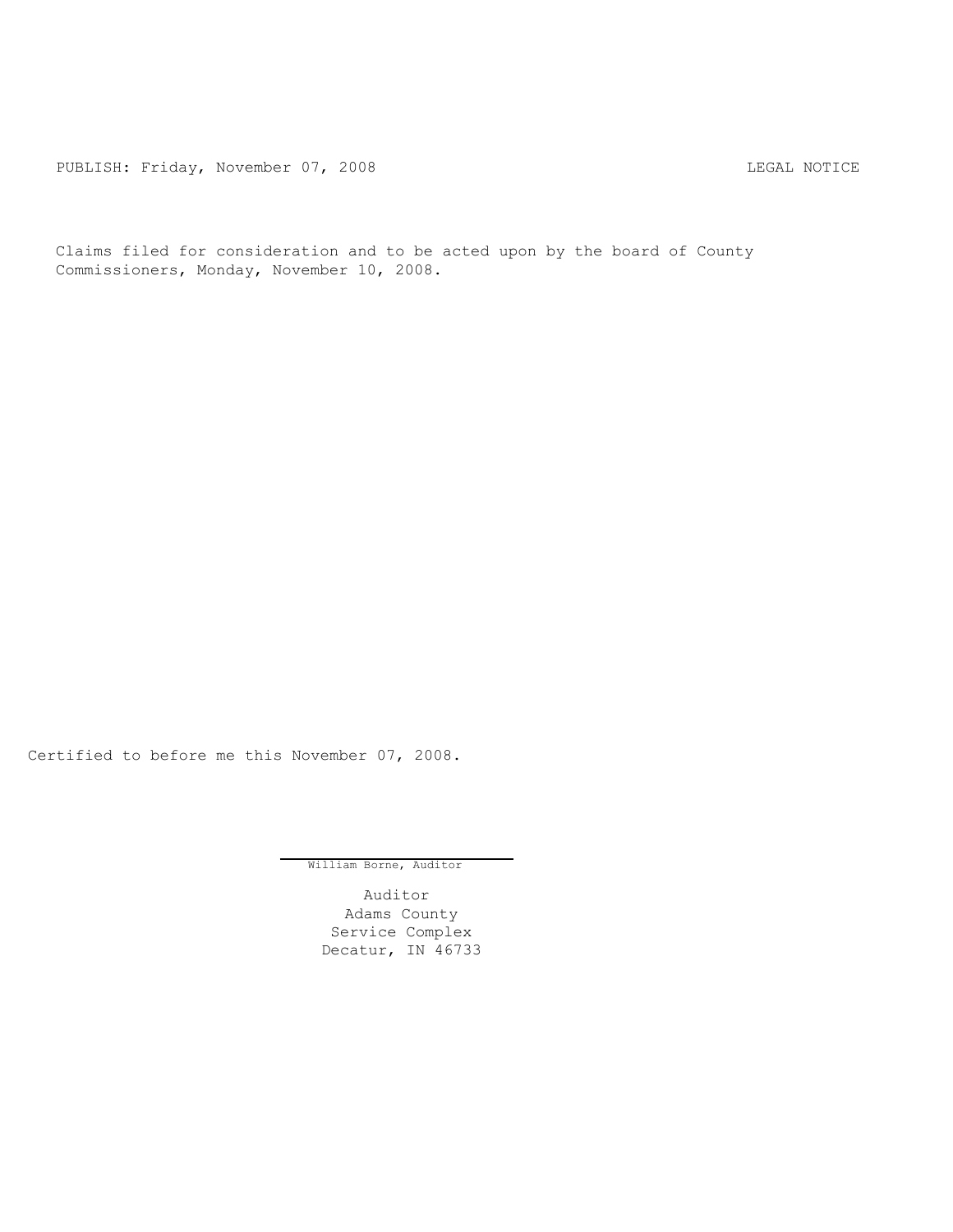

## **Claims Docket for Newspaper Adams County, Indiana**

## For Period: **9/23/2008** to **10/20/2008**

*313 W. Jefferson St. Decatur, IN 46733 (219) 724-2600*

Date Claims to be Paid: **11/10/2008**

| <b>Vendor</b>                   | <b>Amount</b> | <b>Vendor</b>                  | <b>Amount</b> |
|---------------------------------|---------------|--------------------------------|---------------|
| <b>Adams County Auto Supply</b> | 929.83        | Adams Memorial Hospital        | 30,858.34     |
| Adams County Solid Waste        | 9.23          | <b>Adams County Treasurer</b>  | 58,490.00     |
| Indiana Michigan Power          | 9,143.47      | Appraisal Research Corpor      | 4,687.50      |
| Arnold Lumber Company           | 214.39        | Baker And Sons Plumbing &      | 3,077.13      |
| Barker And Sons Wrecker S       | 970.00        | Barney's Auto Electric Se      | 215.37        |
| Berne Ready Mix                 | 705.55        | <b>Berne Police Department</b> | 166.00        |
| Berne Tri-Weekly News           | 895.71        | Brown, Blair A.                | 1,720.00      |
| Hoosier Blue Flame              | 153.00        | Brateman's                     | 450.97        |
| Butler, Fairman, & Seufer       | 18,474.89     | Bowers, Charles                | 2,302.92      |
| Chet's Pest Control             | 120.00        | Cintas Location #338           | 86.42         |
| City Of Decatur                 | 2,368.66      | Decatur True Value             | 32.81         |
| Commercial Readers Servic       | 287.52        | Complete Printing Service      | 292.00        |
| Computer Systems, Inc.          | 1,462.16      | Courtesy Ford, Inc.            | 39.95         |
| Craigville Telephone Comp       | 119.60        | D. L. Schwartz Company, I      | 15.56         |
| Decatur Daily Democrat          | 100.88        | Decatur Tire Center            | 19.50         |
| Emergency Radio Service         | 2,012.50      | Erie Haven                     | 263.83        |
| <b>Everett Drainage</b>         | 4,485.89      | Everett Refrigeration & E      | 97.50         |
| Burkhart, Gary                  | 109.95        | Geneva Police Department       | 62.00         |
| Gibby's Express Photo           | 10.33         | Gordon Food Service            | 7,827.20      |
| Drake, Gregory L.               | 60.00         | Hall Signs                     | 990.00        |
| Haywood Printing Company        | 1,341.42      | Hilty Engine Service           | 209.81        |
| Imaging Office Systems, I       | 210.44        | Indiana Stamp Company          | 86.21         |
| Indiana State Police Trai       | 322.00        | Indiana University             | 40.00         |
| Innovative Concepts             | 340.30        | J & K Communications           | 20.58         |
| Heimann, James                  | 44.08         | Janitors Supply Company        | 188.81        |
| John J. Whitright               | 44.88         | K-Mart                         | 457.27        |
| Keepsake Marriage Certifi       | 135.00        | Kiess Electric                 | 186.23        |
| Klenk's Sales And Service       | 100.00        | Lehman Feed Mill               | 238.00        |
| Lica Construction Corpora       | 8,126.16      | Busse, Louise                  | 187.44        |
| Manatron                        | 1,915.00      | Gresla, Mark S. Md             | 474.00        |
| Mark's Heating                  | 159.43        | Meshberger Brothers Stone      | 32,376.79     |
| Monroe Water Department         | 125.79        | Moser Motor Sales, Inc.        | 47,907.20     |
| Nena                            | 120.00        | Nipsco                         | 2,999.59      |
| Park Center, Inc.               | 85.00         | Parrish Electric Motor Sp      | 70.80         |
| Miller, Patrick                 | 1,618.76      | Piqua Auto And Truck Repa      | 265.00        |
| MacDonald Machinery Compa       | 190.21        | Portland Motor Parts, Inc      | 12.67         |
| Quik Stop                       | 267.91        | <b>REMC</b>                    | 184.60        |
| Bollenbacher, Rodney G.         | 50.00         | Thompson, Roger                | 60.00         |
| Smitley, Ronnie L.              | 100.00        | Rorick Electric                | 94.00         |
| <b>Safety Systems</b>           | 2,162.20      | Selking International          | 99.20         |
| Sherwin-Williams                | 373.87        | Baumann, Steve                 | 50.00         |
| <b>Stone-Street Quarries</b>    | 64.53         | Reynolds, Tamara J.            | 125.00        |
| Print Shop                      | 3,902.93      | Thoma-Rich-Hewitt & Chane      | 100.00        |
| Sheets, Thomas Wade             | 1,396.92      | Top Supply Company             | 45.88         |
| Townsend'sTire Service,         | 16.00         | U.S. Postmaster                | 5,468.00      |
| <b>Ulman's Carpet Cleaners</b>  | 215.00        | Underground Pipe & Valve,      | 142.35        |
| Welder Services, Inc.           | 44.40         | West Payment Center            | 1,527.25      |
| D & D Auto Repair               | 39.95         | Fred A. Schurger               | 468.08        |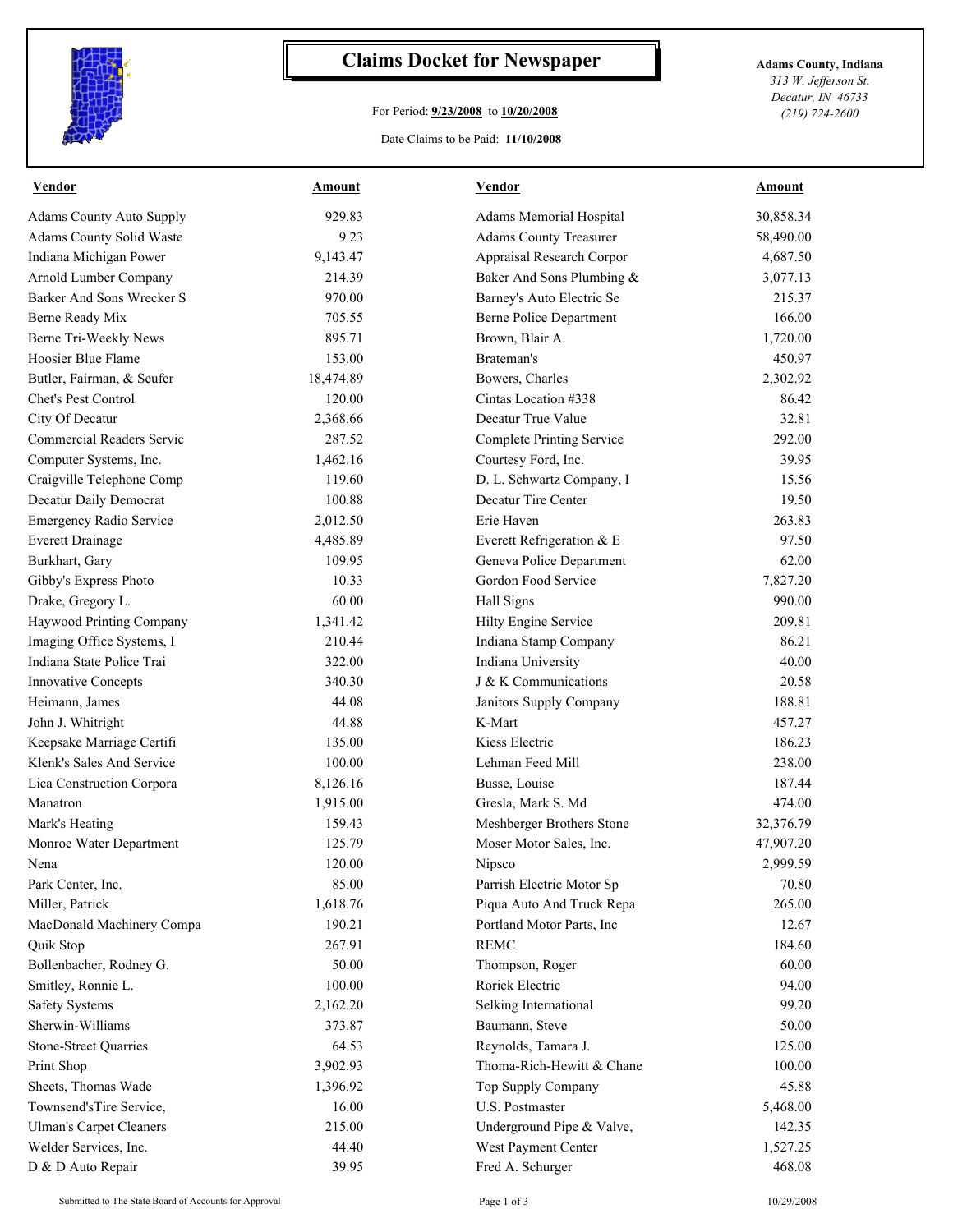| Burry, Herman, Miller, Brown           | 11,679.40 | National Serv-All                       | 195.19    |
|----------------------------------------|-----------|-----------------------------------------|-----------|
| Wulliman, J. Sue                       | 44.52     | Embarq                                  | 6,939.05  |
| <b>Adams County Highway Department</b> | 174.03    | Patrick Norton                          | 1,057.05  |
| Paul Norr                              | 64.40     | Judith E. Affolder                      | 995.36    |
| Tom Magnan                             | 121.30    | Thyssenkrupp Elevators                  | 525.83    |
| Jeremy W. Brown                        | 25.00     | Dave Luginbill Excavating & Trucking    | 1,123.40  |
| Purdue University                      | 704.44    | Adam T. Miller                          | 50.00     |
| Schirack, Ruth                         | 29.04     | <b>Hobart Sales And Service</b>         | 46.20     |
| Larry L. Lautzenheiser                 | 7,512.50  | William Rumple                          | 50.00     |
| Bailey's Test Strips & Th              | 39.50     | Waste Management                        | 183.64    |
| Logans Stump Removal                   | 150.00    | <b>B</b> Secure Alarm Systems           | 4,381.14  |
| Pioneer                                | 55.75     | Bixler Insurance, Inc.                  | 483.00    |
| Universal Metalcraft, Inc              | 127.16    | Tri County Excavating                   | 1,200.00  |
| Sue Ripley                             | 100.00    | Don Myers Plumbing                      | 174.42    |
| B & K Hydraulics                       | 116.00    | City Of Decatur Park Depa               | 3,404.50  |
| Bob's Locksmith Shop                   | 499.31    | Sam's Engine Clinic                     | 367.50    |
| Boys & Girls Club                      | 2,500.00  | Dr. Michael Ainsworth                   | 60.00     |
| Softworks, Inc.                        | 1,195.00  | Chad W. Sprunger                        | 1,248.95  |
| Public Agency Training Co              | 600.00    | Ace Radiator, Inc.                      | 167.50    |
| Zurcher Tire, Inc.                     | 14,147.65 | Mills Paint Shop                        | 850.00    |
| Tom Magnan/Special Needs               | 215.39    | <b>Matthew Bender</b>                   | 475.25    |
| Kristina Buckner                       | 55.88     | Indiana Dept. Of Workforc               | 2,023.00  |
| <b>Charles Tooley</b>                  | 60.00     | Luann Rehm                              | 165.00    |
| Lexis-Nexis                            | 221.00    | Benicomp, Inc                           | 54,258.99 |
| Onlyinternet.Net Broadband & Wireless  | 6,600.00  | Hunts Appliance Service                 | 255.33    |
| Harvest Land Co-op                     | 11,940.47 | Wal-Mart                                | 47.31     |
| Adam B. Eguia                          | 112.50    | Print Source Corporation                | 165.71    |
| <b>Adams County Truck Repair</b>       | 46.58     | Advanced Imaging Solutions, Inc.        | 335.61    |
| Laundry City Equipment                 | 272.00    | A/R Blumberg Excelsior                  | 250.00    |
| Brad Kohlhagen                         | 185.00    | Hasler, Inc.                            | 195.00    |
| Mary A. Kitson                         | 487.02    | Rydin Decal                             | 148.92    |
| <b>Adams County Sheriff</b>            | 361.00    | Harvest Land Co-op                      | 832.53    |
| VoMac Trucks Sales & Service           | 54.02     | Michael G. Werling                      | 315.00    |
| Connie Ellenberger                     | 25.52     | Troyer's                                | 2,635.85  |
| DeVoss, Johnson, Baker, & Ainsworth    | 360.00    | Clinical & Forensic Psychological Ser.  | 1,296.90  |
| S & S Worldwide                        | 89.81     | Harris                                  | 306.65    |
| Adams/Wells Crisis Center              | 250.00    | McKesson Medical - Surgical             | 306.38    |
| Dave Schirack Construction             | 13,980.00 | Robbins Reporting                       | 86.50     |
| Bi-County Services, Inc                | 3,276.00  | Kevin Burkhalter                        | 50.00     |
| Alpine Falls, Inc.                     | 161.72    | Deborah A. Schantz                      | 73.50     |
| Extinguisher Co. No. 1                 | 150.30    | Verizon Wireless                        | 1,150.33  |
| DeKalb County Extension Service        | 30.00     | <b>Stationair's Express</b>             | 47.99     |
| Landon Patterson                       | 219.87    | Moore Medical Corporation               | 2,100.00  |
| City of Fort Wayne                     | 2,000.00  | Ian M. Gilbert                          | 18.93     |
| Schwartz Blacksmith, LLC               | 14.21     | CDW Government, Inc.                    | 1,167.69  |
| Indiana Office of Technology           | 338.81    | Miller Land Surveying, Inc.             | 45.00     |
| Chad Kukelhan                          | 25.00     | Cochran Distributing                    | 24.00     |
| Microvote General Corporation          | 45.00     | <b>First National Bank</b>              | 12.30     |
| A. Rifkin Company                      | 30.99     | Cintas Location #G64                    | 1,100.25  |
| John August                            | 681.89    | Marco Developments, LLC                 | 1,200.00  |
| Farm Plan                              | 126.01    | LBH Chemical & Industrial               | 782.56    |
| Fort Wayne Medical Laboratory          | 264.00    | March of Dimes                          | 88.92     |
| Jeremy Wetter                          | 26.18     | Insight Pharmaceuticals/Heritage Brands | 118.00    |
| Robert E. Rhoades                      | 50.00     | Richard F. Thompson                     | 156.20    |
| Donna E. Barger                        | 60.00     | Office Depot                            | 553.59    |
| Employers Security Ins. Co.            | 301.18    | Decatur Ace Hardware                    | 283.74    |
| Verizon North                          | 195.03    | Association of Indiana Counties         | 170.00    |